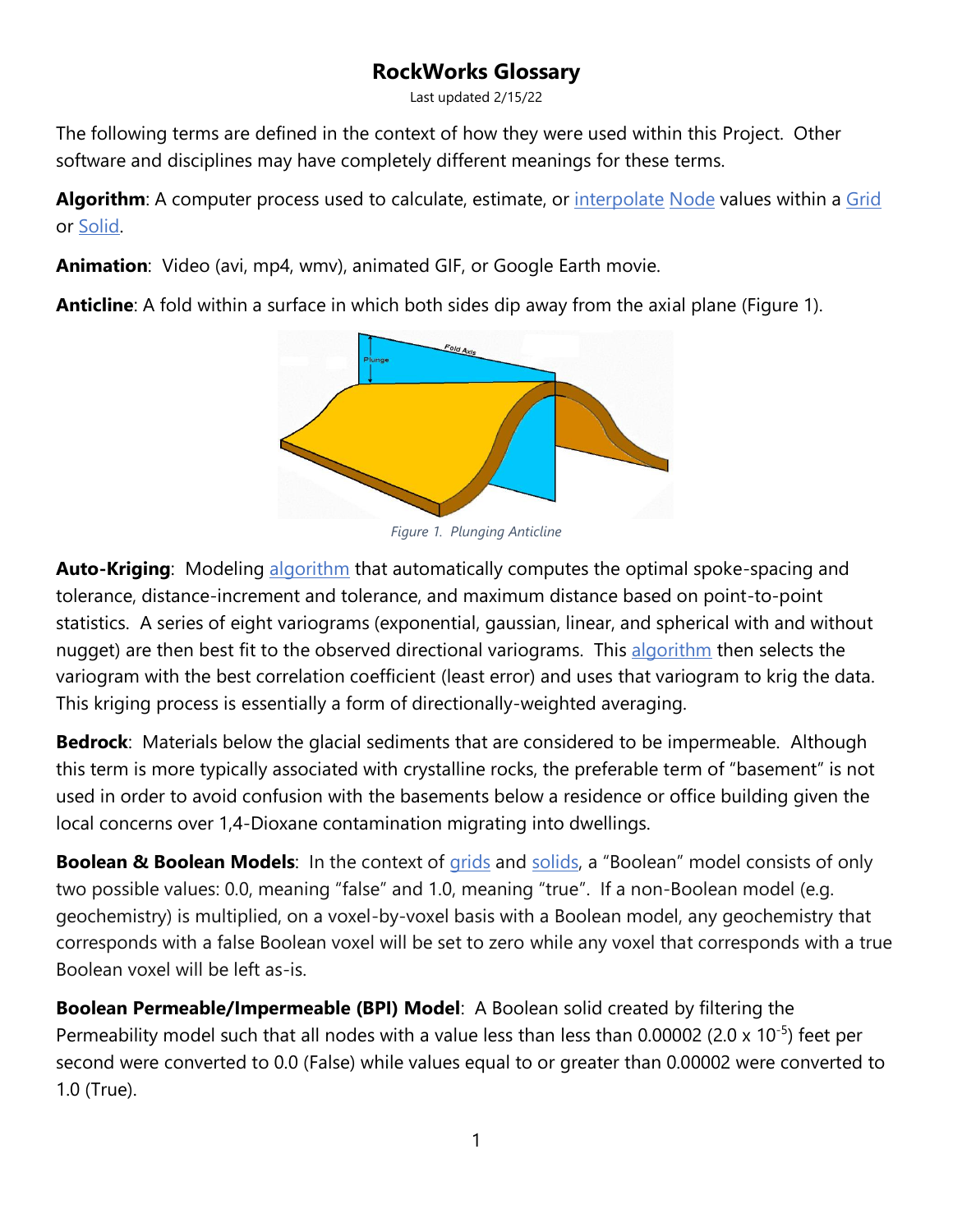<span id="page-1-0"></span>**Cell**: Element within a [grid model.](#page-1-1) Grids are made up of cells. The value assigned to a cell is referred to as the [node value](#page-6-0) or the [Z-value.](#page-9-0) A cell is analogous to a pixel within a digital image while a grid is analogous to a digital image.

**Cell Value**: See [node value.](#page-7-1)

<span id="page-1-2"></span>**Clipping**: When used in reference to a [grid model,](#page-1-1) clipping removes cells. When used in reference to a [solid model,](#page-8-0) clipping removes voxels. This removal is accomplished by setting the cell or voxel values to a null value (-1.0e27). The RockWorks software is configured to treat null values as absent rather than zero.

**Contamination Plume**: Visual representation of a space in water or soil containing pollutants released from a point source of contamination.

**Control Point:** An observation such as a geochemical sample within a borehole. Grid and Solid Models are created by interpolating cells and voxels between control points.

<span id="page-1-4"></span>**DEM**: Acronym for "Digital Elevation Model". A digital representation of surface topography consisting of regularly-spaced points sampled as a [grid model.](#page-1-1)

**G-Value**: The value assigned to a [voxel.](#page-8-1)

<span id="page-1-1"></span>**Grid Cell**: See [Cell](#page-0-2)**.**

**Grid Model**: Data structure used to model data that has two independent variables (X and Y) and one dependent variable (Z). For any given XY coordinate there can only be one Z value (e.g. elevation). Examples of data that can be modeled with grids include surface topography, surface geochemistry, and formation thicknesses. Grids model XYZ data by assigning an interpolated value to imaginary cells (nodes) within the grid based on the surrounding [control points](#page-1-2) [\(Figure 2\)](#page-1-3). There are many different gridding methods [\(algorithms\)](#page-0-1), for performing these estimations, each of which has its own strengths and limitations. There is no universal [algorithm](#page-0-1) that is applicable to all types of geologic data. Also referred to as just "Grid."



*Figure 2. Grid Model Terminology*

<span id="page-1-3"></span>A Grid Model is not a diagram. Instead it is just a list of numbers that define the XY coordinates and Z-Value for each cell.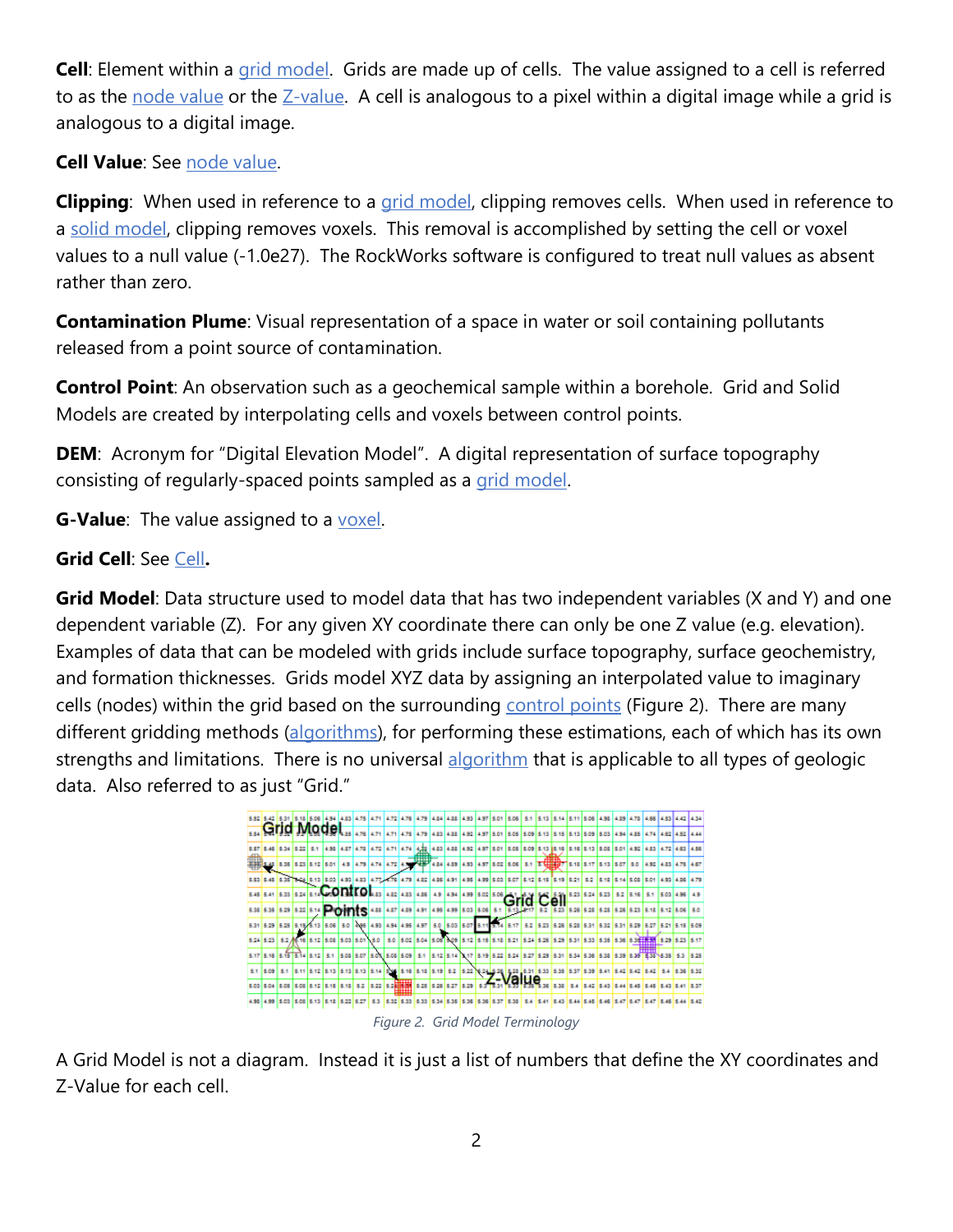**Grid Modeling**: The process of creating a **Grid Model** by interpolating the Z-Values (aka nodes or cell values) based on irregularly-spaced [control points](#page-1-2). Also referred to as "Gridding."

<span id="page-2-0"></span>**Grid Resampling**: A process in which grid nodes are converted to [control points](#page-1-2) and then used to interpolate cell values for a new grid with different cell dimensions. The interpolation is performed by using an inverse-distance weighting [algorithm.](#page-0-1)

**Horizontally-Biased Inverse Distance Weighting (HBIDW)**: This interpolation [algorithm](#page-0-1) is based on a three-dimensional inverse-distance weighting [interpolation](#page-2-0) in which the weighting factor varies with the inclination of a [control point](#page-1-2) relative to the voxel that is being estimated. The influence of a co-planar point will be based on its inverse distance squared whereas a point that is directly above or below the voxel will have an influence based on the inverse distance to a power of five. The weighting factor for all other points will range between 2 and 5 as scaled to their relative inclination. The net result is a modeling [algorithm](#page-0-1) that horizontally biases the influence of the [control points.](#page-1-2)

**High-Fidelity (HiFi) Post Processing**: A process in which cells or voxels that contain *control points* are replaced with the [control point](#page-1-2) values in order to honor the data. This process is applied after the initial model has been created, hence the "high-fidelity" nomenclature. If a cell or voxel contains more than one [control point,](#page-1-2) an IDW (Inverse Distance Weighting) [algorithm](#page-0-1) relative to the cell or voxel midpoint is used to estimate the new value. Adjacent cells or voxels that do not contain control [points](#page-1-2) are smoothed to minimize the "bullseye" effect when the new value is significantly different that the original value.

**Hydraulic Conductivity**: The ease with which a fluid (usually water) can move through pore spaces or fractures. Symbolically represented as " $K$ ."

**Impermeable**: Soil or rock that does not allow a fluid to pass through it.

**Inflated Convex Hull (ICH)**: The shape created by fitting a convex polygon to peripheral **control** [points.](#page-1-2) This process is analogous to stretching a rubber band around all of the points. The [algorithm](#page-0-1) can also be used to expand (inflate) this perimeter a specified distance outward. Specifying a conservative distance (e.g. ½ Average Minimum Distance Between Control Points) for the inflation will eliminate abrupt and unrealistic terminations against the convex hull [\(Figure 3\)](#page-2-1).

<span id="page-2-1"></span>

*Figure 3. Inflated Convex Hull*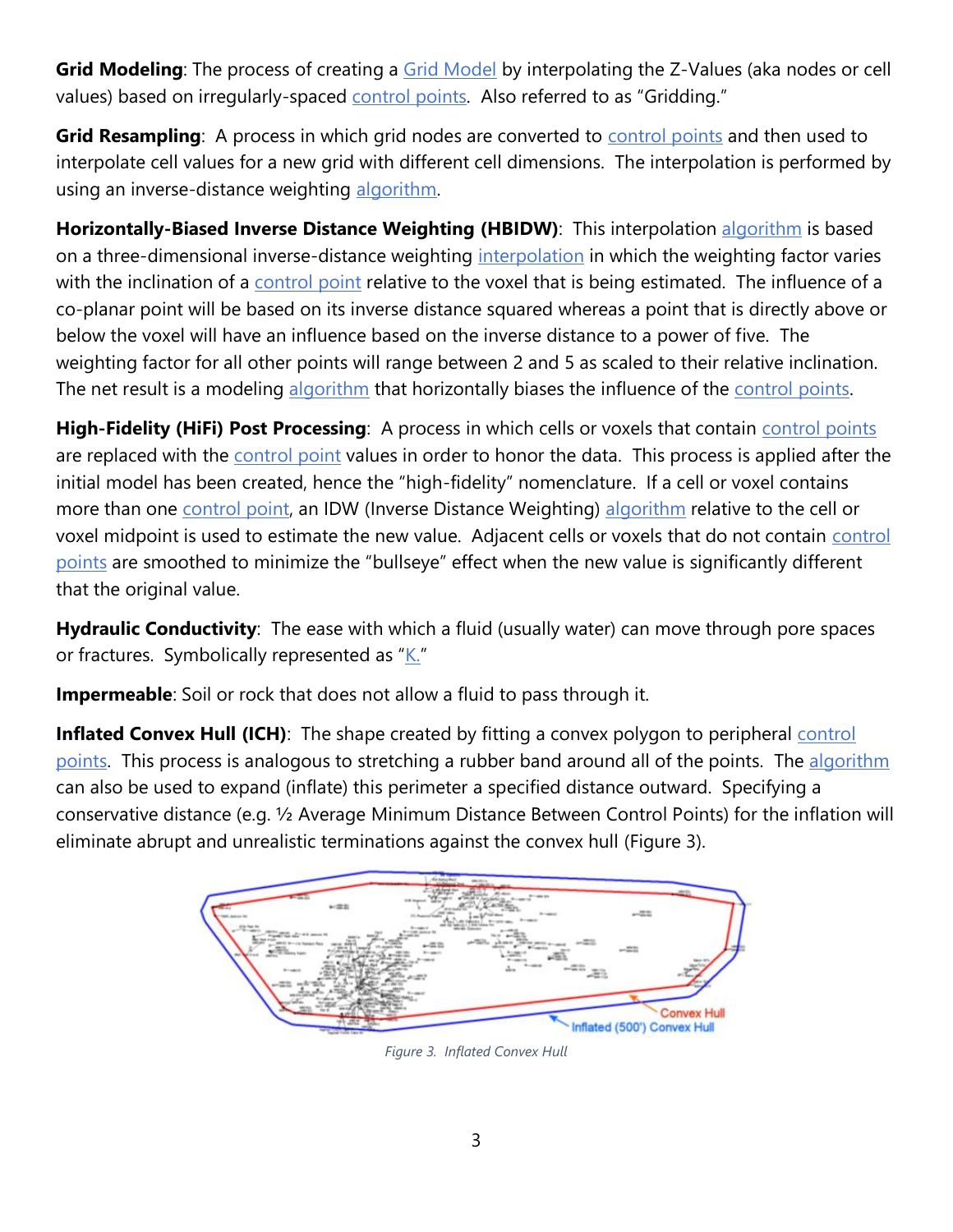**Interpolation**: The estimation of an intermediate value into a [grid](#page-1-1) or [solid](#page-8-0) by evaluating the surrounding known values based on an estimation [algorithm.](#page-0-1)

**Isosurface**: A three-dimensional contour analogous to a skin that conforms to the extent of a given [plume](#page-1-2) concentration [\(Figure 4\)](#page-3-1).



<span id="page-3-0"></span>*Figure 4. Isosurface*

<span id="page-3-1"></span>**K**: Symbolic representation of **hydraulic conductivity**. Expressed in feet per second.

Lateral Blending: As with **Lateral Extrusion**, the Lateral Blending [algorithm](#page-0-1) does not attempt to create transitional gradations between the [control points.](#page-1-2) Instead, Lateral Blending will laterally extend observations from each well one-third of the distance to the neighboring wells. The [lithology](#page-6-1) within the center third is randomly selected from the borehole lithologies on either side resulting in a transgressive/regressive appearance similar to hand-drawn sections while still honoring the observed lithologies. The primary difference between Lateral Blending and Lateral Extrusion is that the former method produces more aesthetically pleasing (in a geologically sense) correlations.

<span id="page-3-2"></span>**Lateral Blending Variability**: As previously mentioned, the Lateral Blending algorithm horizontally extrudes the lithologies from the lithologic intervals defined within the wells. This extrusion extends to 1/3<sup>rd</sup> of the distance to the closest neighboring wells that also have lithology data. The undefined voxels that reside within the center  $1/3<sup>rd</sup>$  region between the wells are defined by randomly selecting the co-planar lithologies from the surrounding wells.

For example, [Figure 5. Simplified Lateral Blending](#page-4-0) Methodology depicts two wells, named "Well-A" and "Well-B", separated by a distance of 90 feet. Both of these boreholes encountered alternating lithologies consisting of limestone and rhyolite. The voxels within 30 feet of each well are assigned a lithology based on the corresponding observed lithology within the associated well. The lithologies within the "Random Zone" are determined by randomly selecting a number between zero and 30 to serve as the demarcation point for extending the lithologies on either side.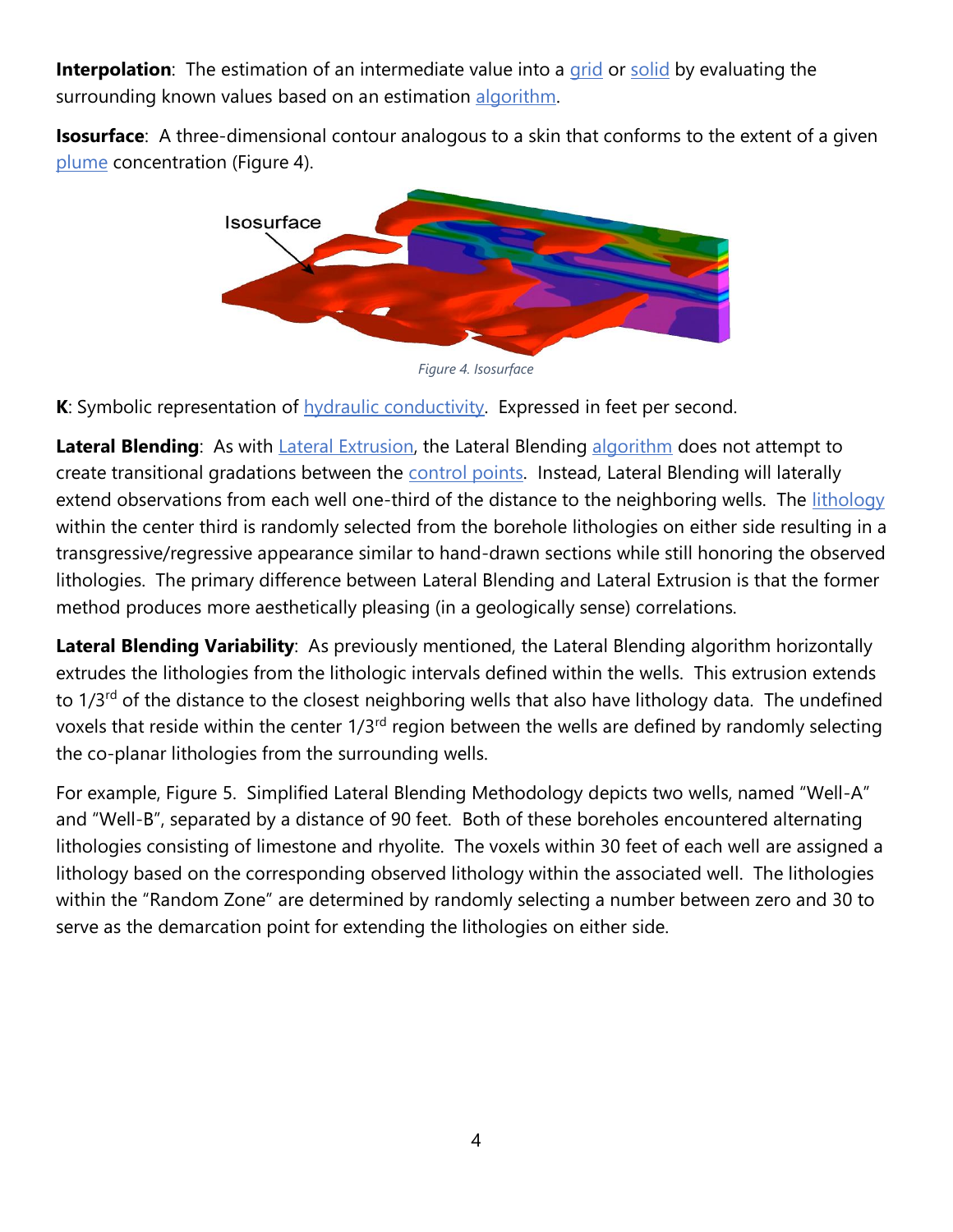

*Figure 5. Simplified Lateral Blending Methodology*

<span id="page-4-0"></span>In order to quantify the variability produced by this process, five lithology models were created for the study area using the Lateral Blending algorithm with the same borehole data. The differences between the models are presented visually within and statistically within .



<span id="page-4-1"></span>*Figure 6. Five Lithology Models Created with Lateral Blending Algorithm*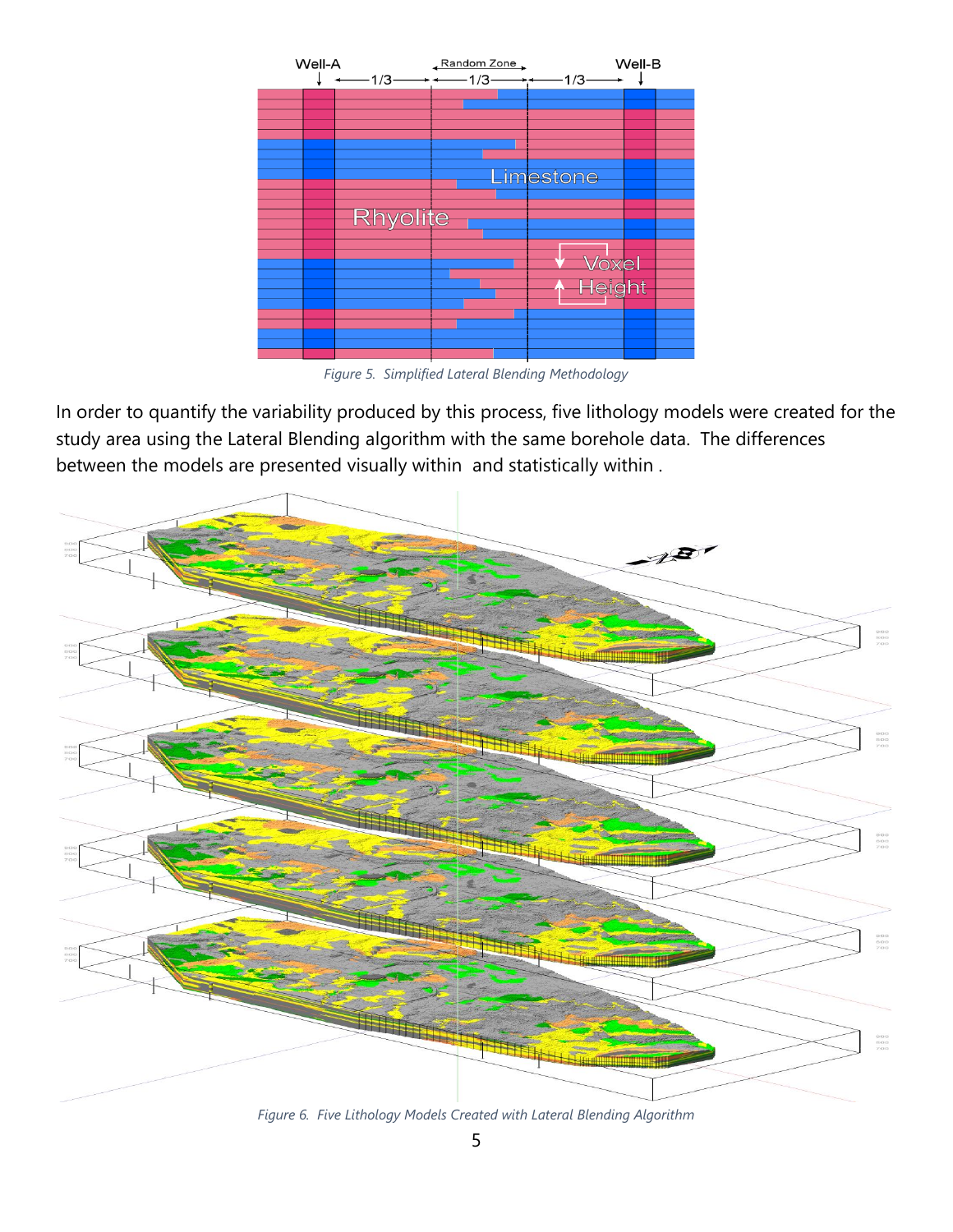A visual comparison of the models [\(Figure 6\)](#page-4-1) shows that in areas with dense well control, the differences between the models are too small to detect. Conversely, variations are noticeable within regions with sparse well control.

<span id="page-5-0"></span>

| rabic II. Statistical Companison of Time Ethnology Froacts Created Mini-Batch at Bienathy |         |         |                         |        |                         |                |         |        |         |                   |
|-------------------------------------------------------------------------------------------|---------|---------|-------------------------|--------|-------------------------|----------------|---------|--------|---------|-------------------|
|                                                                                           |         |         | Model (1)               |        |                         |                |         |        |         | Standard          |
| Lithology                                                                                 | 1       | 2       | 3                       | 4      | 5                       | Min            | Max     | Range  | Mean    | Deviation         |
| Clay                                                                                      | 1234401 | 1240906 | 1246566                 |        | 1242624 1230799 1230799 |                | 1246566 | 15767  | 1239059 | 6371.8178         |
| Concrete                                                                                  | 243     | 387     | 316                     | 66     | 579                     | 66             | 579     | 513    |         | 318.2 188.42426   |
| <b>Diamicton</b>                                                                          | 2867570 | 2860147 | 2852112                 |        | 2865581 2868353 2852112 |                | 2868353 | 16241  | 2862753 | 6756.1674         |
| Fill                                                                                      | 5694    | 4727    | 6294                    | 6133   | 5815                    | 4727           | 6294    | 1567   |         | 5732.6 611.35121  |
| Gravel                                                                                    | 1149554 | 1145395 | 1138536                 |        | 1124936 1148992 1124936 |                | 1149554 | 24618  |         | 1141483 10238.626 |
| Inter-bedded                                                                              | 24556   | 25244   | 24329                   | 23215  | 24764                   | 23215          | 25244   | 2029   |         | 24421.6 754.33766 |
| Peat                                                                                      | 5114    | 5321    | 5561                    | 5993   | 4842                    | 4842           | 5993    | 1151   |         | 5366.2 439.10671  |
| Sand                                                                                      | 2103807 | 2115500 | 2094355                 |        | 2114689 2105341 2094355 |                | 2115500 | 21145  |         | 2106738 8715.9638 |
| Shale                                                                                     | 112373  | 109964  | 121547                  | 116864 | 122038                  | 109964         | 122038  | 12074  |         | 116557 5385.3787  |
| Silt                                                                                      | 175610  | 180645  | 181168                  | 173855 | 170137                  | 170137         | 181168  | 11031  | 176283  | 4664.0031         |
| Silty Sand / Sandy Silt                                                                   | 388893  | 379208  | 397001                  | 393507 | 385631                  | 379208         | 397001  | 17793  | 388848  | 6918.4247         |
| <b>Topsoil</b>                                                                            | 8227    | 8598    | 8257                    | 8579   | 8751                    | 8227           | 8751    | 524    | 8482.4  | 229.60575         |
| 8076042<br>8076042<br>Sum <sup>[</sup>                                                    |         |         | 8076042 8076042 8076042 |        | Min Range               |                | 513     |        |         |                   |
|                                                                                           |         |         |                         |        |                         | Max Range      |         | 24618  |         |                   |
|                                                                                           |         |         |                         |        |                         | Range of Range |         | 24105  |         |                   |
| (1) Number of voxels assigned to lithologies.                                             |         |         |                         |        |                         | Variability    |         | 0.2985 |         |                   |

*Table 1. Statistical Comparison of Five Lithology Models Created with Lateral Blending*

The statistical comparison [\(Table 1. Statistical Comparison of Five Lithology Models Created with](#page-5-0)  [Lateral Blending\)](#page-5-0) indicates that there is a 0.3% variability between the models, meaning that the models can vary by as much as 0.3%. This number was determined by counting the number of voxels for each lithotype and computing the range for the five models. The range of these ranges was then divided by the total number of defined voxels and multiplied by 100 to define the variability.

It should be noted that the variability relates inversely with the voxel dimensions. If the voxels are larger, the variability will increase exponentially. The very low variability (0.3%) associated with the model generated for this report justifies the increased processing time associated with higher resolution models.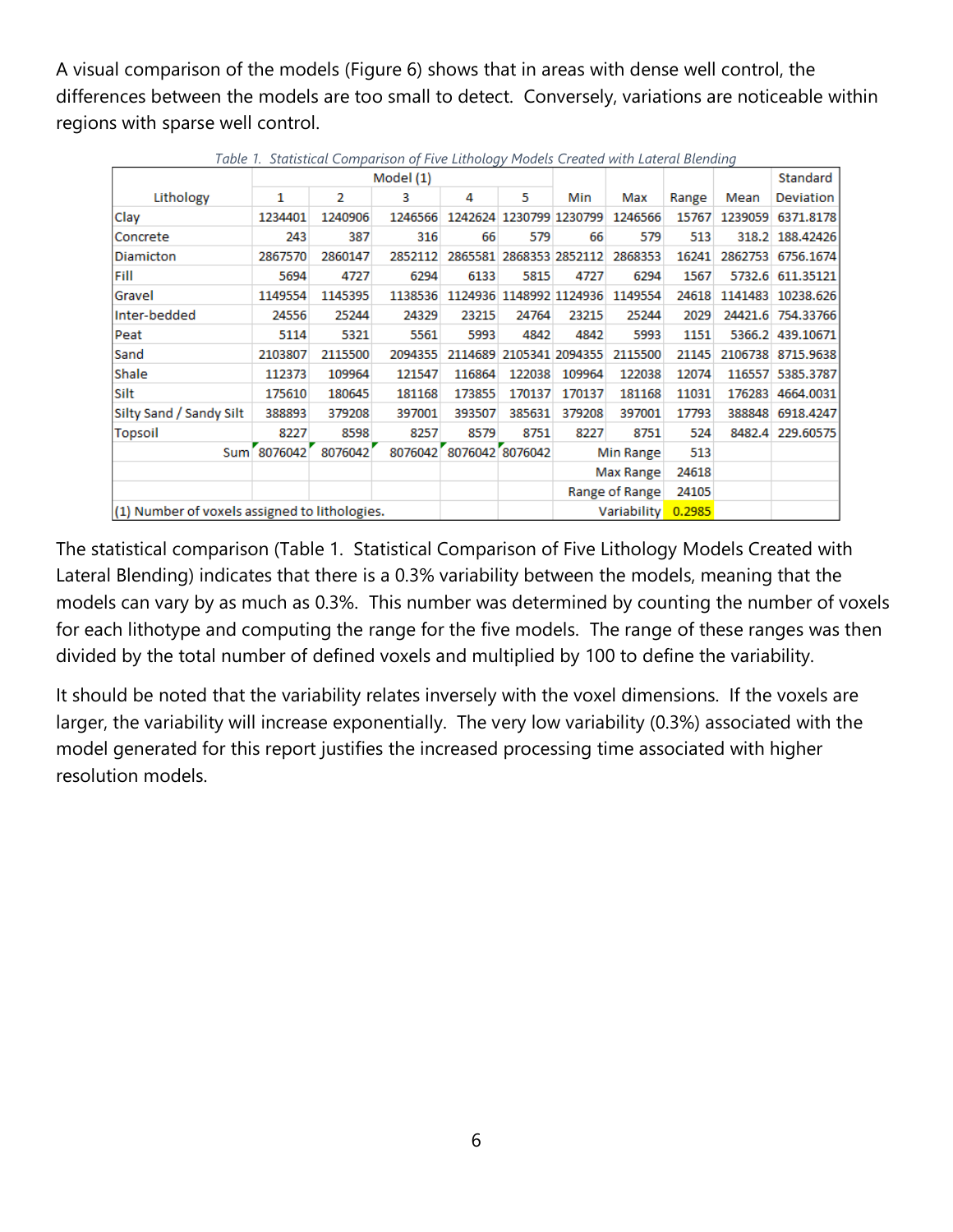<span id="page-6-0"></span>**Lateral Extrusion**: Unlike most of the other estimation [algorithms,](#page-0-1) Lateral Extrusion and Lateral Blending do not attempt to create transitional gradations between the [control points.](#page-1-2) Instead, Lateral Extrusion will laterally extend lithologic observations from each well to the midpoint with the neighboring wells. This creates a discrete model in which the lithotypes do not blend from one type to the other (e.g. rhyolite will not grade into limestone). This [algorithm](#page-0-1) has proven to be well suited for modeling laterally discontinuous units that are too complex for stratigraphic correlations (e.g. glacial deposits west of Ann Arbor, Michigan).

**Legacy Data**: Data presented within previous reports.

**LIDAR**: Acronym for "Light Imaging, Detection and Ranging." A surveying method in which a laser is used to measure the distances between the camera and millions of points on the ground. These distances are used to create a digital 3D model of the ground surface.

<span id="page-6-1"></span>**Lithology**: Type of material including concrete, asphalt, soil, sand, gravel, clay, and rocks.

**Lithology Model:** [Solid model](#page-8-0) in which the numeric [voxel values](#page-9-1) represent the types of material conceptually contained within each [voxel.](#page-8-1)

**Lithology Table**: Table within the SQL database that defines [lithologic](#page-6-1) terms and their associated patterns, colors, and G-Values. These G-Values define the numbers that are used to represent the associated lithologic terms within the numeric solid models.

**Logarithmic/Exponentiating (L/E) Conversion**: Before a model is created, all of the [control point](#page-1-2) values are converted to their natural logarithm equivalents. Once the model has been created, the voxel values are converted back to the original range of values by exponentiating the node values. These steps diminish the overwhelming influence of anomalously high and anomalously low values upon the weighting. A useful analogy involves the gravity equation (the basis for this [algorithm\)](#page-0-1) which states that gravitational force upon an object varies inversely with the distance squared multiplied by the mass of the object. A neighboring point with tremendous mass (e.g. a star) will overwhelm the weighted averaging thereby rendering the influence of other nearby objects (e.g. a spacecraft) to be insignificant. The logarithm/exponentiating conversion diminishes the mass of the star when computing its influence and effectively allows us to see both the forest and the trees.

<span id="page-6-3"></span>**Maximum Historical Water Level Surface (MHWLS) Model**: An interpolated surface (grid) model based on the maximum water level elevations observed within all of the boreholes for a specified time period.

**Mean Sea Level (MSL)**: Elevation relative to the average global sea level datum.

**Model**: Either a [grid model](#page-1-1) or a [solid model.](#page-8-0)

<span id="page-6-2"></span>**Modeling**: The process of interpolating node values for a [grid model](#page-1-1) or a solid [model.](#page-8-0)

**Node:** The midpoint of a [cell](#page-0-2) or [voxel.](#page-8-1)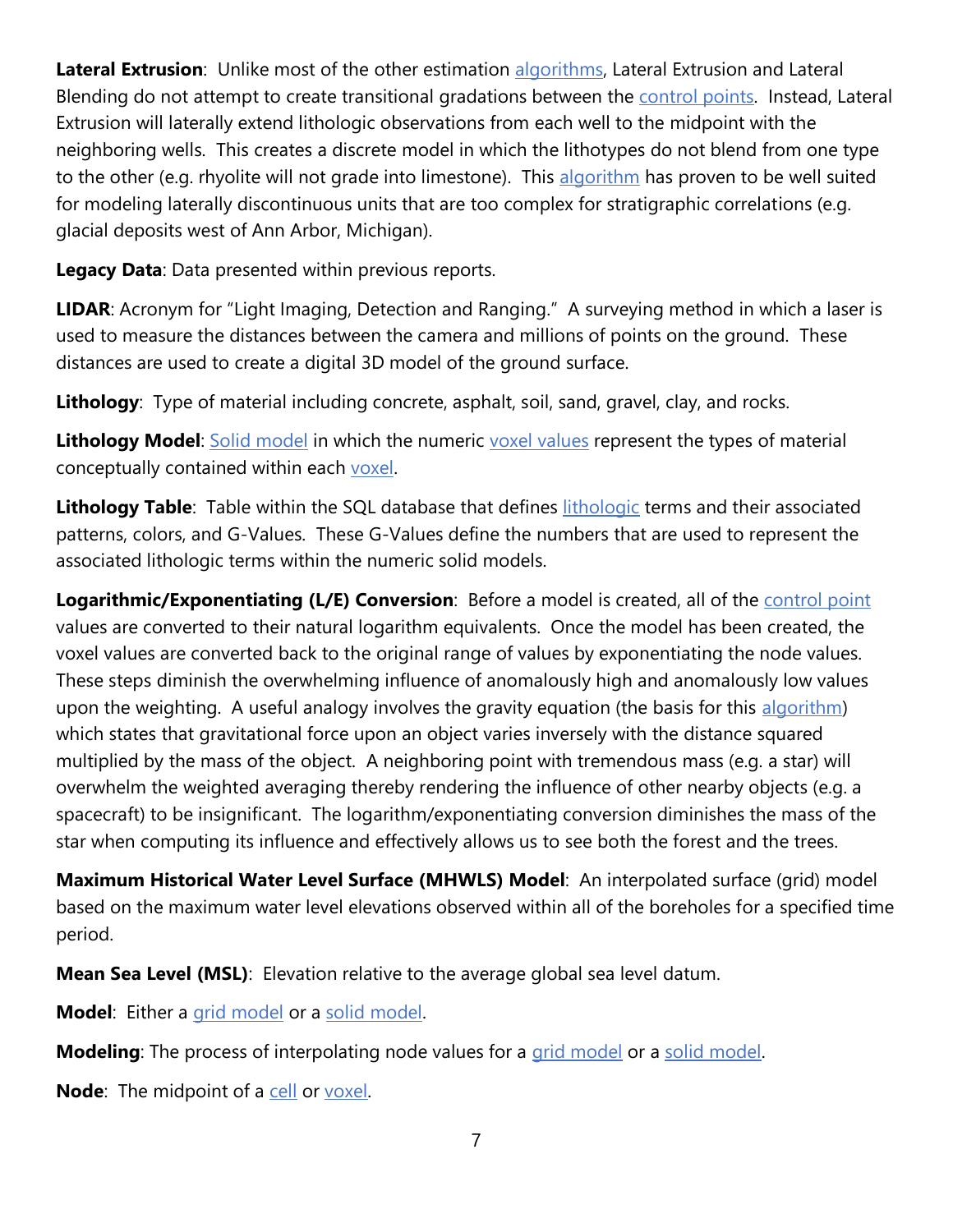<span id="page-7-1"></span>**Node Value**: The numeric value assigned to the Node within a [grid model](#page-1-1) or a [solid model.](#page-8-0) When used in regards to a Grid Model, the Node Value is also referred to as the Cell Value or the Z-Value.

**Node Spacing**: Horizontal or vertical distance between [nodes.](#page-6-0) The Node Spacing essentially determines the resolution of the [model.](#page-2-0) For example, a horizontal Node Spacing of 500 feet means that the model will discriminate features that are 500 feet or greater in width. Conversely, features that are less than 500 feet in width may be completely omitted by the [modeling.](#page-6-2) In a [grid,](#page-1-0) the Node Spacing is the same as the cell width. In a solid, the horizontal node spacing is the same as the voxel width while the vertical node spacing is the same as the voxel height.

**Node Value**: Number assigned to a [cell](#page-0-2) [\(Z-value\)](#page-9-0) or a [voxel](#page-8-1) [\(G-value\)](#page-1-4).

<span id="page-7-0"></span>**Permeability:** The capability of a porous rock or sediment to permit the flow of fluids through its pore spaces.

**Pixelation:** Blocky, Lego-like, appearance caused by rendering diagrams based on grid or solid models at an enlarged scale.

**Potentiometric Surface**: In the context of this report, the Potentiometric Surface is defined as an imaginary surface that is based on the maximum water table elevations for all wells from 1986 to 2019. Given the ambiguities with other related terms (e.g. Piezometric, Water Table), this report refers to this surface as the [Maximum Historical Water Level Surface \(MHWLS\).](#page-6-3)

**PPB**: Parts per billion (1/1,000,000,000).

**Project Area:** A geographical parallelopiped (3D rectangle) that is aligned such that the eastern and western borders have an azimuth of zero degrees. The extents (border coordinates) of the Project Area define the dimensions of the models that will be created the RockWorks programs.

**RockWare Inc**.: Geological software development, resale, and consulting company based in Golden, Colorado. Subcontractor to [Mannik Smith Group.](#page-2-0) Web site: [www.rockware.com.](http://www.rockware.com/)

**RockWorks**: Integrated geological database, analysis, and visualization software developed by [RockWare, Inc.](#page-7-0) Web site:<https://www.rockware.com/product/rockworks/>

**RockWorks Command Language (RCL) Scripts**: Batch-processing language that bypass the RockWorks menus and allow for the automated re-generation of all the models and diagrams. RCL Scripts are stored within generic ASCII (American Standard Code for Information Interchange) text files that can be viewed and edited within a simple text editor (e.g. Windows NotePad). RCL scripts consist of blocks of parameters definitions (menu settings) followed by a command that executes the associated sub-program. The example displayed below, shows how a solid model is truncated by an overlying grid model.

: Truncate BPI Model Above MHWLS :--------------------------------DEFINE: SOLID G FILTER 1 INPUT SOLID DEFINE: SOLID G FILTER 1 INPUT GRID

BPI.RwMod MHWLS.RwGrd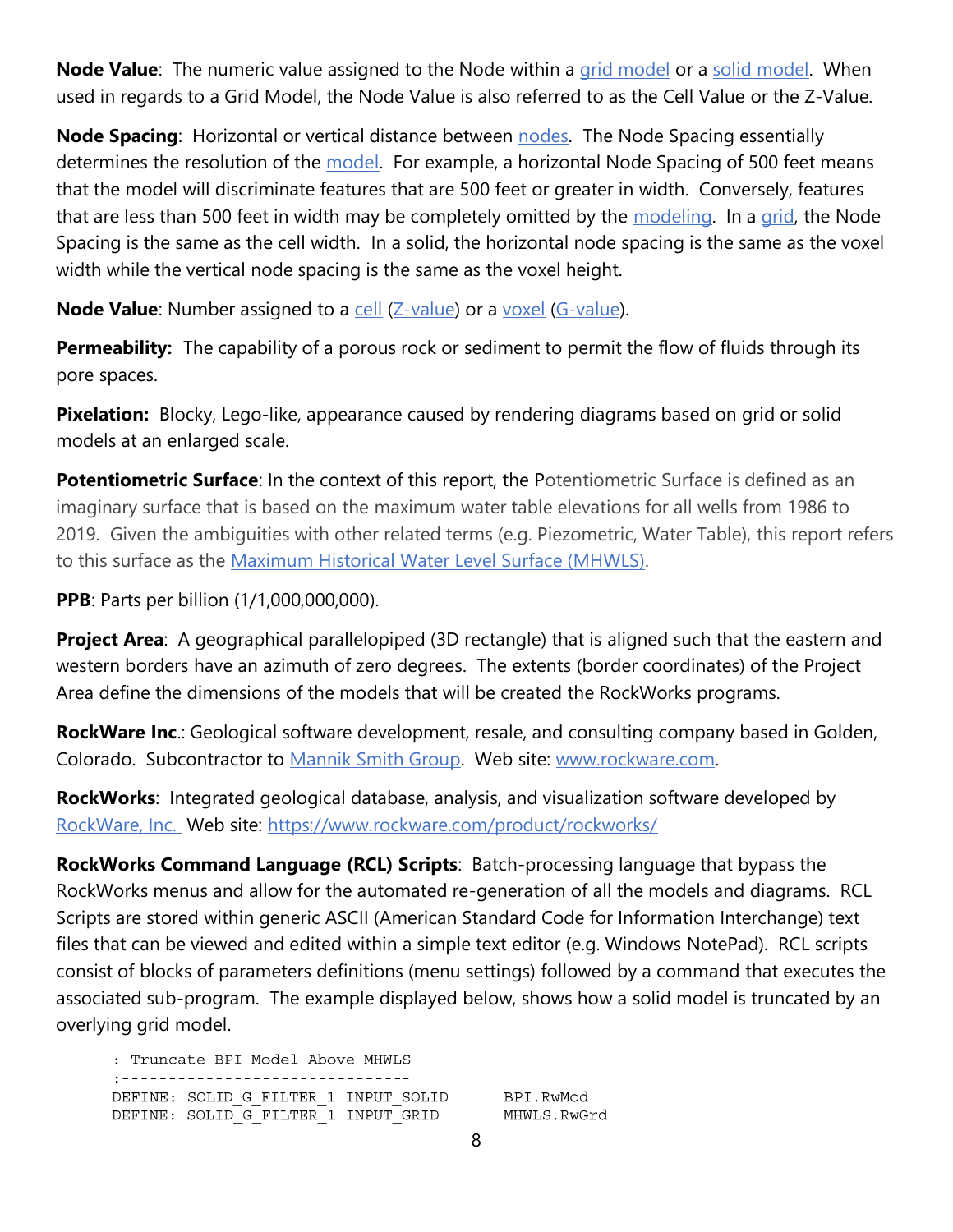```
DEFINE: SOLID G FILTER 1 OUTPUT FILE
                                           BPI.RwMod
DEFINE: SOLID G FILTER 1 OPERATION
                                           \mathbf{1}DEFINE: SOLID G FILTER 1 UPPER MULTIPLIER 0.0
DEFINE: SOLID_G_FILTER_1 LOWER_MULTIPLIER 1.0
DEFINE: MODEL DISPLAY
                          INCLUDE DIAGRAM False
EXECUTE: solid gfilter 1
```
<span id="page-8-0"></span>The RCL capability has been replaced by the RockWorks Playlist which was introduced in RockWorks2020. Newer version of RockWorks will still read the old RCL files, but it is recommended that new projects use the Playlist instead.

**Solid Model**: Data structure used to model data that has three independent variables (X, Y, and Z) and one dependent variable (G). For any given XYZ coordinate there can be only one G value (e.g. 1,4-Dioxane). Examples of data that can be modeled with solids include geochemistry, geophysical data, and ore grades. The three-dimensional cells within a solid are termed "voxels", and just like grid cells, the center of a voxel is called a "node" ([Figure 7\)](#page-8-2). Also referred to a "Block Model" or "Solid."



*Figure 7. Solid Model Terminology*

<span id="page-8-2"></span>By way of analogy, a digital picture (essentially a grid), cannot be used to model a deformed onion in three dimensions whereas a 3D radiological CT scan (essentially a solid) can. A digital image is essentially a grid made up of pixels (pixel elements) whereas a 3D CT is a solid, made up of voxels (volumetric elements).

A Solid Model is not a diagram. Instead, it is just a list of numbers that define the XYZ coordinates and G-Value for each Voxel.

**Solid Modeling**: The process of creating a [solid model](#page-8-0) by interpolating the [G-values](#page-1-4) for [voxels](#page-8-1) based on irregularly-spaced [control points.](#page-1-2) Also referred to as "Block Modeling."

**SQLite:** Relational Database Management System (RDBMS). Reportedly the most widely used RDBMS in the world.

**Trend-Surface Polynomial Algorithm**: This method best-fits a polynomial equation to the points. A first-order surface is a plane, a second-order surface has one flexural axis, a third-order surface has two flexural axes, and so on. Second-order trend-surface polynomials have proven to be a very useful tool for modeling potentiometric surfaces because the water levels have reached a state of equilibrium that lacks the crenulations and perturbations that other [algorithms,](#page-0-1) such as Kriging, are designed to enhance.